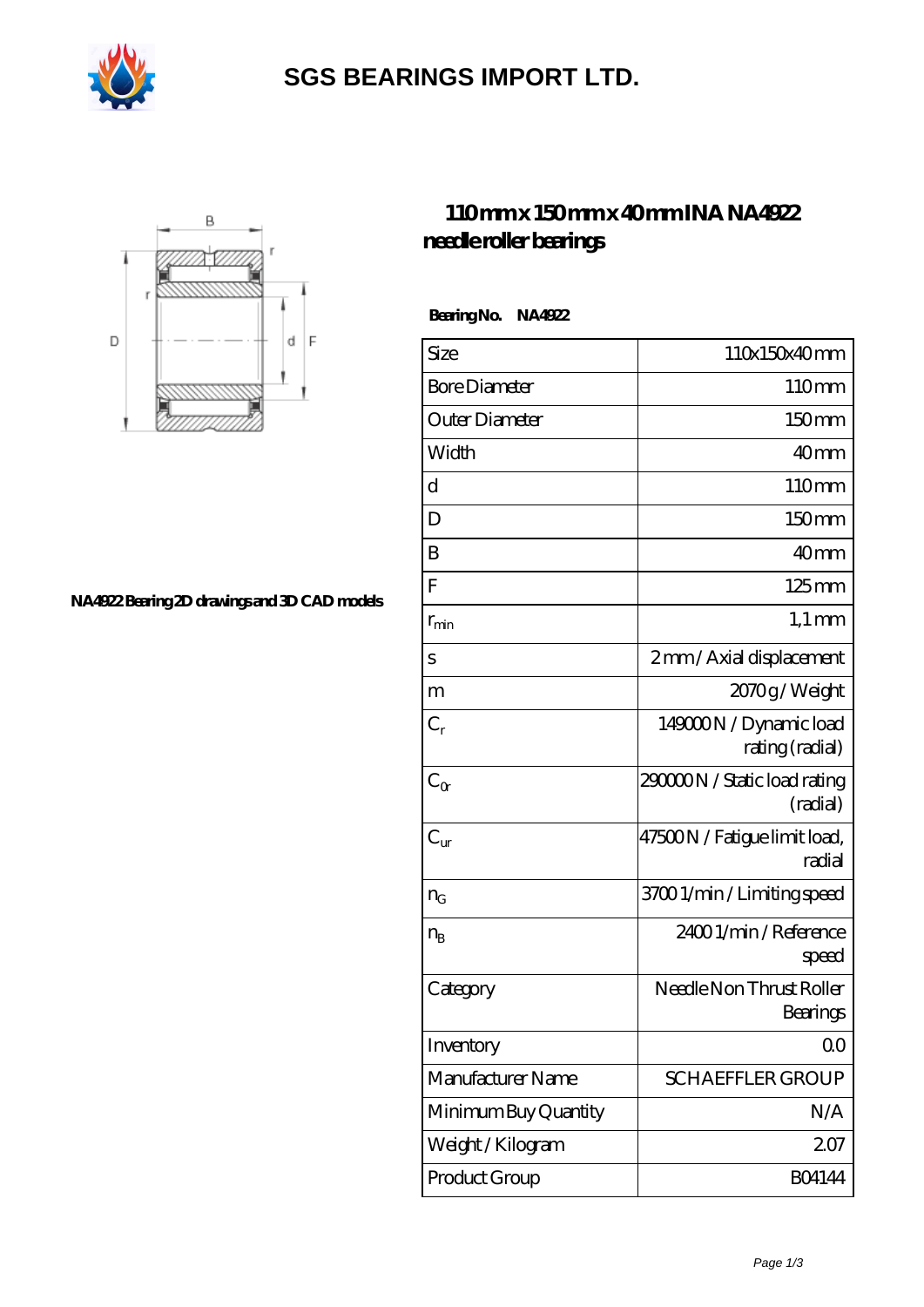

# **[SGS BEARINGS IMPORT LTD.](https://m.olhac.com)**

| Rolling Element           | Needle Roller Bearing                                                                                                                                                                                                          |
|---------------------------|--------------------------------------------------------------------------------------------------------------------------------------------------------------------------------------------------------------------------------|
| Component                 | Complete with Outer and<br>Inner Ring                                                                                                                                                                                          |
| Enclosure                 | Open                                                                                                                                                                                                                           |
| Self Aligning             | No                                                                                                                                                                                                                             |
| Retainer                  | Yes                                                                                                                                                                                                                            |
| Number of Rows of Rollers | Single Row                                                                                                                                                                                                                     |
| Separable                 | Inner Ring - Both Sides                                                                                                                                                                                                        |
| Closed End                | No                                                                                                                                                                                                                             |
| Inch - Metric             | Metric                                                                                                                                                                                                                         |
| Relubricatable            | Yes                                                                                                                                                                                                                            |
| Thrust Bearing            | No                                                                                                                                                                                                                             |
| Long Description          | 110MM Bore; 150MM<br>Outside Diameter; 40MM<br>Width; Needle Roller<br>Bearing, Complete with<br>Outer and Inner Ring,<br>Open; Not Self Aligning<br>Retainer; Single Row of<br>Rollers; Inner Ring - Both<br>Sides Separable; |
| Other Features            | Plain Inner Ring   2 Rib<br>Outer Ring   Precision  <br>Steel Cage   Ground<br>Raceway with Rib   Oil Hole                                                                                                                     |
| Category                  | Needle Non Thrust Roller<br>Bearing                                                                                                                                                                                            |
| <b>UNSPSC</b>             | 31171512                                                                                                                                                                                                                       |
| Harmonized Tariff Code    | 8482.4000.00                                                                                                                                                                                                                   |
| Noun                      | Bearing                                                                                                                                                                                                                        |
| <b>Keyword String</b>     | Needle                                                                                                                                                                                                                         |
| Manufacturer URL          | http://www.ina.com                                                                                                                                                                                                             |
| Manufacturer Item Number  | NA4922                                                                                                                                                                                                                         |
| Weight/LBS                | 4564                                                                                                                                                                                                                           |
| Outside Diameter          | 5.906Inch   150Millimeter                                                                                                                                                                                                      |
| Bore                      | 4.331 Inch   110Millimeter                                                                                                                                                                                                     |